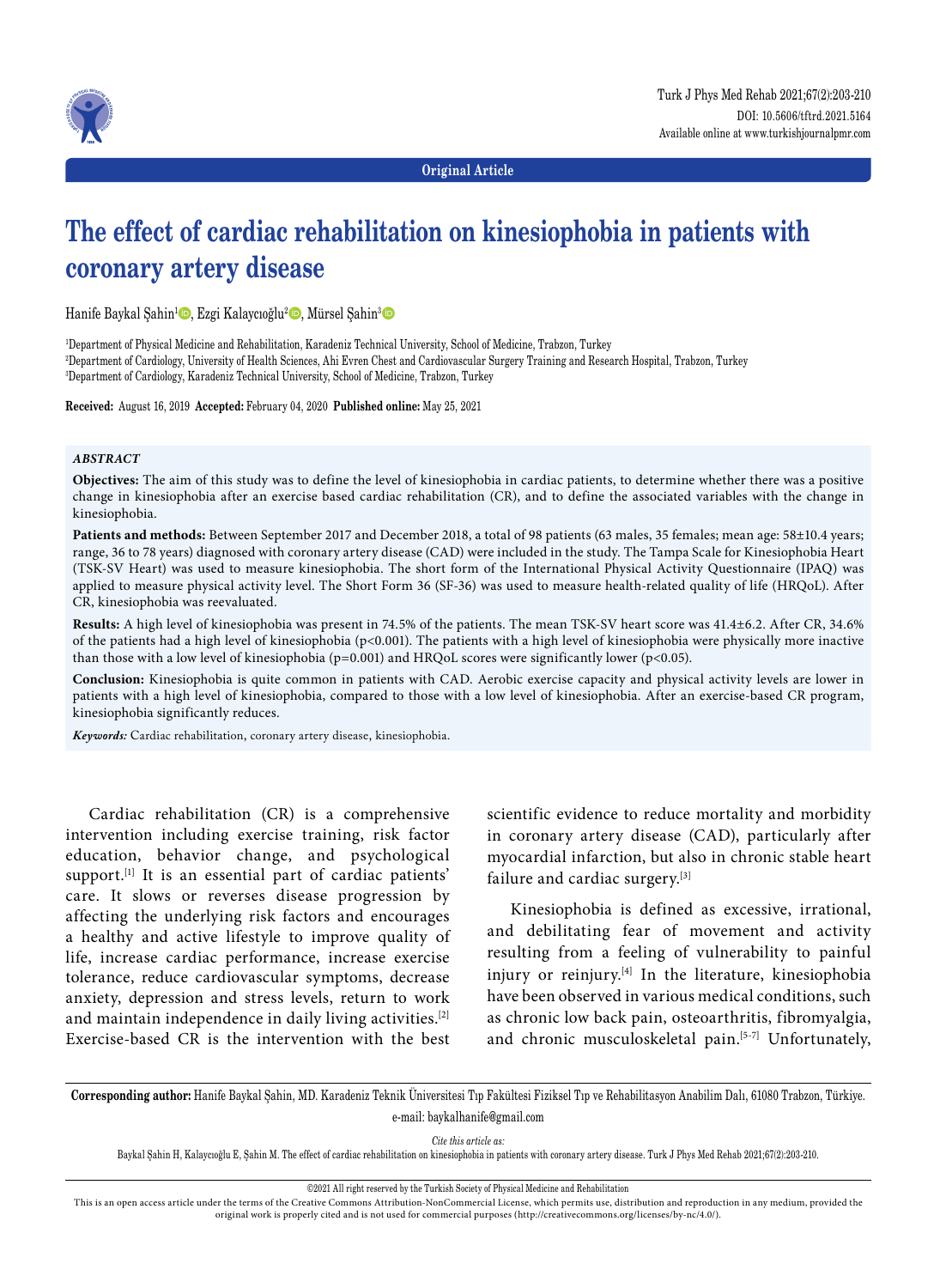there are few studies investigating the presence and effects of kinesiophobia in cardiac patients in the literature. A high level of kinesiophobia was found in 20% of patients with CAD, six months after the cardiac event.[8] In another study, 86.7% of patients who underwent cardiac surgery had kinesiophobia preoperatively.[9]

The widely used questionnaire to measure kinesiophobia is the Tampa Scale for Kinesiophobia (TSK).[4] The TSK was, then, revised again for heart diseases and TSK Swedish version for the Heart (TSK-SV Heart) was created.<sup>[10]</sup> The TSK-SV Heart has been shown to be valid and reliable for heart diseases.[10]

Cardiovascular diseases are quite common and mortality rates are high. Physical inactivity is an important risk factor for these diseases.<sup>[11]</sup> Therefore, it is conceivable that kinesiophobia may adversely affect these patients. In the present study, we aimed to define the level of kinesiophobia in CAD patients participating in a CR program, to determine whether there was a positive change in the level of kinesiophobia after an exercise-based CR program and to define associated variables with the changes in the level of kinesiophobia.

## **PATIENTS AND METHODS**

This observational/cross-sectional study was conducted at Department of Cardiopulmonary Rehabilitation of Ahi Evren Chest and Cardiovascular Surgery Training and Research Hospital, between September 2017 and December 2018. A total of 98 patients (63 males, 35 females; mean age: 58±10.4 years; range, 36 to 78 years) diagnosed with CAD were included in the study. The study included both newly diagnosed and previously diagnosed CAD patients. The patients were recruited from those who participated in an exercise-based CR program for the first time. Patients in the first month after acute myocardial infarction and patients with musculoskeletal or neurological disorders that would prevent exercise were excluded from the study. The study procedure was explained to the patients and a written informed consent was obtained from each participant. The study protocol was approved by Karadeniz Technical University School of Medicine Ethics Committee (date-no: 2018-151). The study was conducted in accordance with the principles of the Declaration of Helsinki.

Demographic data, medical history, cardiovascular risk factors and ejection fraction were recorded. The TSK-SV Heart scale was used to evaluate kinesiophobia. The Turkish validity and reliability of the scale were conducted by Acar et al.<sup>[12]</sup> in 2016. The TSK-SV Heart consists of 17 questions which assess the subjective rating of kinesiophobia. Each item is rated on a four-point Likert-type scale as follows: 1-strongly disagree, 2-disagree, 3-agree, 4-strongly agree, and the total score varies between 17 and 68. Higher values indicate a higher level of kinesiophobia. Values of >37 indicate kinesiophobia.<sup>[13]</sup>

The short form of the International Physical Activity Questionnaire (IPAQ) was applied to measure physical activity level over the seven-day period. It is a widely used reliable and valid tool for physical activity monitoring.<sup>[14]</sup> The specific types of activity include walking, moderate-intensity activities, and vigorous-intensity activities. For all types, patients are asked to define on how many days and how many min they spent at each of them within the past seven days. The amount of metabolic equivalents (METs)-min is calculated by multiplying the amount of min with 8 (vigorous), 4 (moderate) or 3.3 (walking). The results are summed to gain an overall estimate of physical activity. The IPAQ form also divides individuals into three categories: 1-inactive, 2-minimally active, and 3-active. The IPAQ has been shown to be valid and reliable in the Turkish population.<sup>[15]</sup>

The Short Form 36 (SF-36) was used to measure health-related quality of life (HRQoL). It is a widely used questionnaire measuring HRQoL through eight dimensions: physical functioning, role physical limitations, bodily pain, general health, vitality, social functioning, role emotional limitations, and mental health.<sup>[16]</sup> The questions are combined to generate a score from 0 to 100, with higher scores indicating a better health. The SF-36 is a useful scale for evaluating the patients with CAD.[17]

## **Cardiac rehabilitation program**

The CR program was performed on the patients with a multidisciplinary team including a physiatrist as a medical director, a cardiologist, and an experienced physiotherapist. The main part of the rehabilitation program was aerobic exercise training. To determine exercise capacity, all patients underwent cardiopulmonary exercise test (CPET) on a cycle ergometer (Lode Corival, Groningen, the Netherlands). They were instructed to pedal (between 60 and 70 rpm), whilst workload was increased by 10 to 15 Watt/min depending on the expected physical fitness of the participant (based on sex, age, weight). Breath-by-breath gas analysis (Metalyzer® 3B; Cortex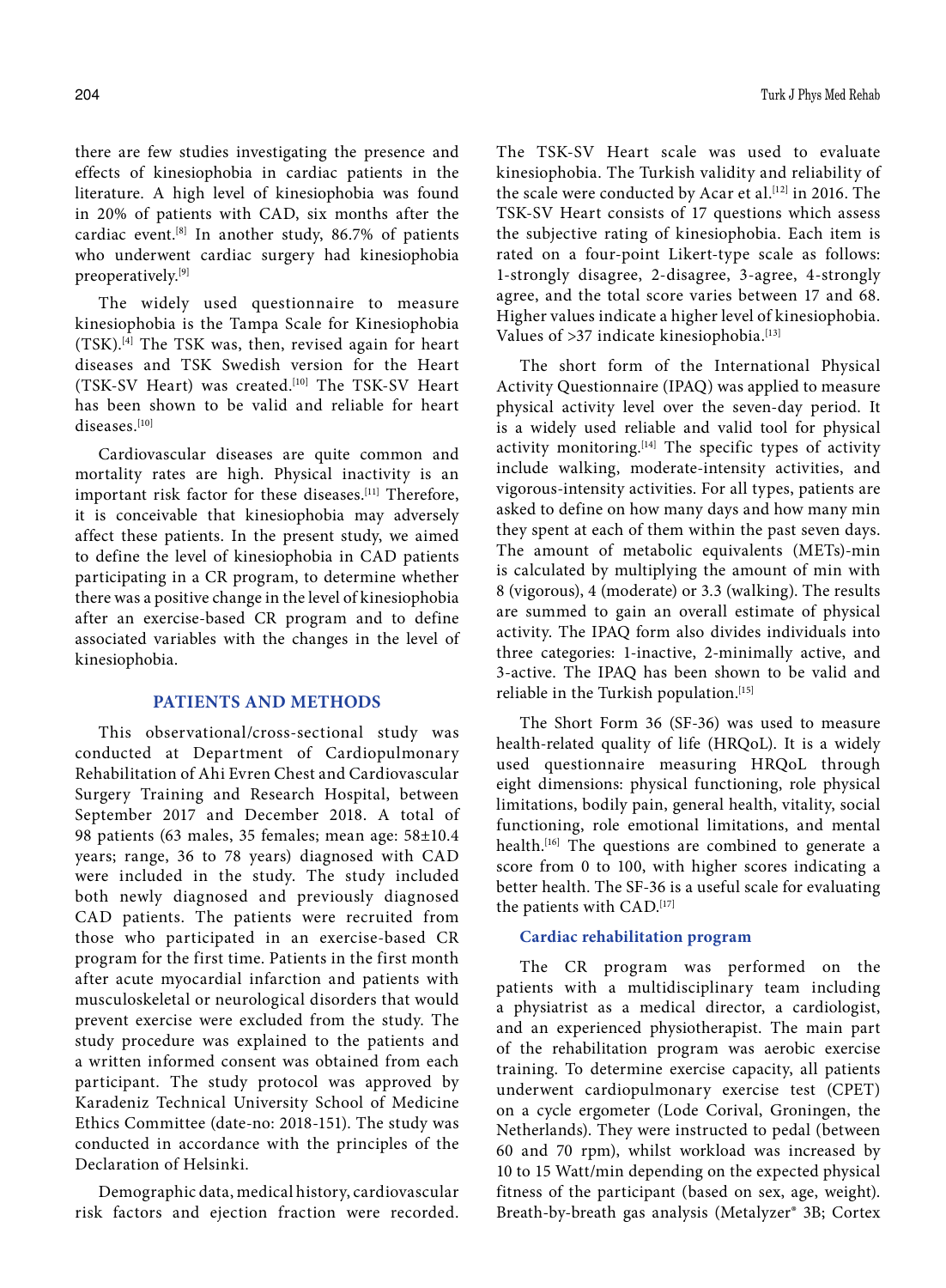Medical, Leipzig, Germany) was recorded during exercise. The peak oxygen uptake  $(VO_2$ peak) was defined as the highest value averaged over 30 sec during the last stage of the incremental test and  $VO<sub>2</sub>$ at the ventilatory threshold (VT) was determined by using the V-slope method.<sup>[18]</sup> The peak oxygen uptake and oxygen uptake at the VT was also reported as a percentage of the predicted maximal oxygen consumption.[19] Ventilatory efficiency was assessed by the slope of the min ventilation to the carbon dioxide production (VE/VCO<sub>2</sub> slope) calculated over the linear phase of the response up to the VT. The maximal oxygen pulse (the ratio of  $VO<sub>2</sub>$  to heart rate, reflects the amount of  $VO<sub>2</sub>$  extracted per heart beat) was recorded.[19] The same test was performed at the beginning and at the end of the CR program.

According to the CPET results, the aerobic exercise prescription was done individually. Exercise training was performed on a cycle ergometer. Each session lasted 30 min, including a warm-up of 5-min and a final 5-min cool-down period at 25 to 40% of VO2peak. The remaining 20 min of the exercise phase continued between 50 to 75% of  $VO_2$ peak.<sup>[20]</sup> The Borg Scale of Rate of Perceived Exertion (RPE) was used; the patients exercised at an RPE of 13 to 15. The load in the exercise phase was gradually increased by controlling the patient's heart rate and RPE throughout the six weeks. The patients continued

|                                                                                                                              | <b>TABLE 1</b> |      |                 |          |     |
|------------------------------------------------------------------------------------------------------------------------------|----------------|------|-----------------|----------|-----|
| Baseline demographic and clinical characteristics of patients                                                                |                |      |                 |          |     |
| Demographics                                                                                                                 | n              | %    | $Mean \pm SD$   | Median   | IQR |
| Age (year)                                                                                                                   |                |      | $58.1 \pm 10.4$ |          |     |
| <b>Sex</b>                                                                                                                   |                |      |                 |          |     |
| Female                                                                                                                       | 35             | 35.7 |                 |          |     |
| Admission diagnoses                                                                                                          |                |      |                 |          |     |
| Percutaneous coronary intervention                                                                                           | 69             | 70.4 |                 |          |     |
| Coronary artery bypass grafting                                                                                              | 25             | 25.5 |                 |          |     |
| Heart failure                                                                                                                | 27             | 27.6 |                 |          |     |
| Hypertension                                                                                                                 | 36             | 36.7 |                 |          |     |
| Duration of illness (month)                                                                                                  |                |      | $65.1 \pm 88.8$ | 24       | 106 |
| Body mass index $(kg/m2)$                                                                                                    |                |      | $29.7 \pm 5.8$  |          |     |
| Former or current smoker                                                                                                     | 33             | 33.7 |                 |          |     |
| Clinical parameters                                                                                                          |                |      |                 |          |     |
| IPAQ score                                                                                                                   |                |      | 838.9±1212.5    | 414.5    | 868 |
| IPAQ subgroup                                                                                                                |                |      |                 |          |     |
| - Inactive                                                                                                                   | 66             | 67.3 |                 |          |     |
| - Minimally active                                                                                                           | 25             | 25.5 |                 |          |     |
| - Active                                                                                                                     | 7              | 7.1  |                 |          |     |
| SF-36 physical functioning                                                                                                   |                |      | $54.3 \pm 24.7$ |          |     |
| SF-36 role physical limitations                                                                                              |                |      | $37.3 \pm 38.3$ | 25       | 75  |
| SF-36 role emotional limitations                                                                                             |                |      | $37.2 \pm 43.1$ | $\Omega$ | 100 |
| SF-36 vitality                                                                                                               |                |      | $43.8 \pm 23.6$ |          |     |
| SF-36 mental health                                                                                                          |                |      | $50.7 \pm 20.7$ |          |     |
| SF-36 social functioning                                                                                                     |                |      | $57.5 \pm 30.3$ |          |     |
| SF-36 bodily pain                                                                                                            |                |      | $60.1 \pm 27.2$ |          |     |
| SF-36 general health                                                                                                         |                |      | $49.8 \pm 22.1$ |          |     |
| Tampa score                                                                                                                  |                |      | $41.4 \pm 6.2$  |          |     |
| Tampa score ≥37                                                                                                              | 73             | 74.5 |                 |          |     |
| <b>CPET</b> parameters                                                                                                       |                |      |                 |          |     |
| VO <sub>2</sub> peak (mL/kg/min)                                                                                             |                |      | $14.6 \pm 3.0$  |          |     |
| $VO2-AT$ (%)                                                                                                                 |                |      | $47.7 \pm 11.3$ |          |     |
| $O_2$ pulse (mL)                                                                                                             |                |      | $12.1 \pm 3.3$  |          |     |
| Maximum power output (W)                                                                                                     |                |      | $79.8 \pm 26.0$ |          |     |
| EQCO <sub>2</sub>                                                                                                            |                |      | $32.5 \pm 3.6$  |          |     |
| SD: Standard deviation; IQR: Interquartile range; IPAQ: International Physical Activity Questionnaire; SF-36: Short Form-36; |                |      |                 |          |     |

SD: Standard deviation; IQR: Interquartile range; IPAQ: International Physical Activity Questionnaire; SF-36: Short Form-36;<br>CPET: Cardiopulmonary exercise testing; VO<sub>2</sub>peak: Highest 30s average of VO<sub>2</sub> in the last stage anaerobic threshold; EQCO2: Ventilatory equivalent for CO2.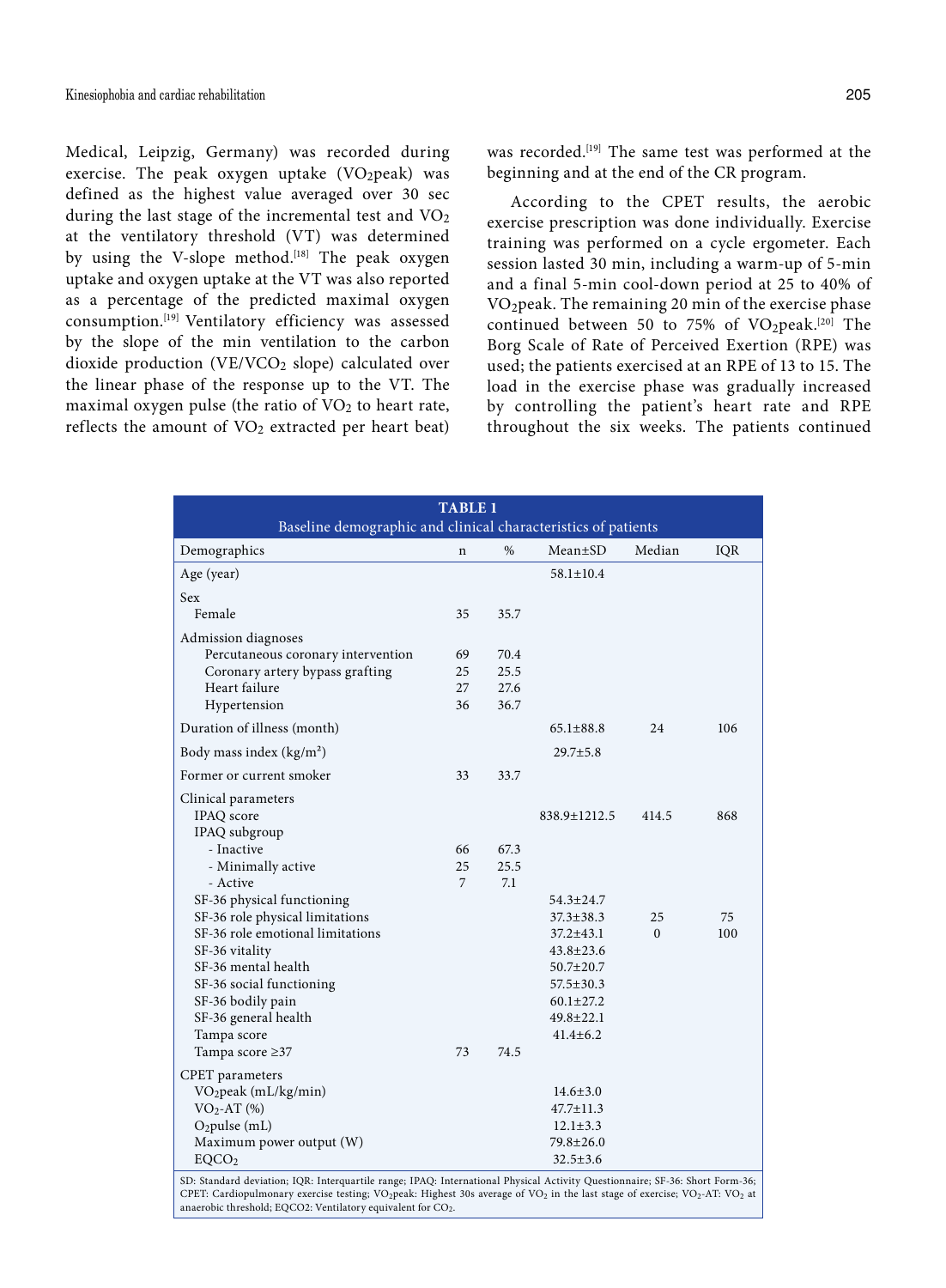|                                                                                                                                                                                                                                                                                                                                                                                                                                                                                                                                                                                                                                                                                    | Characteristics      |                                | of the whole study population and groups (high versus low level of kinesiophobia)                                                                                      |               |           | TABLE <sub>2</sub>                                |                                  |                                                                                                                                                                              |               |           |                        |                          |                                                                                                                                                                                  |                                   |           |                                                                                                                   |
|------------------------------------------------------------------------------------------------------------------------------------------------------------------------------------------------------------------------------------------------------------------------------------------------------------------------------------------------------------------------------------------------------------------------------------------------------------------------------------------------------------------------------------------------------------------------------------------------------------------------------------------------------------------------------------|----------------------|--------------------------------|------------------------------------------------------------------------------------------------------------------------------------------------------------------------|---------------|-----------|---------------------------------------------------|----------------------------------|------------------------------------------------------------------------------------------------------------------------------------------------------------------------------|---------------|-----------|------------------------|--------------------------|----------------------------------------------------------------------------------------------------------------------------------------------------------------------------------|-----------------------------------|-----------|-------------------------------------------------------------------------------------------------------------------|
|                                                                                                                                                                                                                                                                                                                                                                                                                                                                                                                                                                                                                                                                                    |                      |                                | Whole group (n=98)                                                                                                                                                     |               |           |                                                   |                                  | High level of kinesiophobia (n=73)                                                                                                                                           |               |           |                        |                          |                                                                                                                                                                                  | Low level of kinesiophobia (n=25) |           |                                                                                                                   |
|                                                                                                                                                                                                                                                                                                                                                                                                                                                                                                                                                                                                                                                                                    | Ξ                    | ℅                              | Mean±SD                                                                                                                                                                | Median        | IQR       | Ξ                                                 | ℅                                | Mean±SD                                                                                                                                                                      | Median        | IQR       | Ξ                      | ℅                        | Mean±SD                                                                                                                                                                          | Median                            | IQR       | p                                                                                                                 |
| Age (year)                                                                                                                                                                                                                                                                                                                                                                                                                                                                                                                                                                                                                                                                         |                      |                                | $58 + 10$                                                                                                                                                              |               |           |                                                   |                                  | 59±10                                                                                                                                                                        |               |           |                        |                          | $55 + 8$                                                                                                                                                                         |                                   |           | 0.122                                                                                                             |
| Female<br>Sex                                                                                                                                                                                                                                                                                                                                                                                                                                                                                                                                                                                                                                                                      | 35                   | 35.7                           |                                                                                                                                                                        |               |           | 27                                                | 37                               |                                                                                                                                                                              |               |           | $^{\circ}$             | 32                       |                                                                                                                                                                                  |                                   |           | 0.653                                                                                                             |
| Percutaneous coronary intervention<br>Coronary artery bypass grafting<br>Admission diagnoses<br>Hypertension<br>Heart failure                                                                                                                                                                                                                                                                                                                                                                                                                                                                                                                                                      | 25<br>27<br>36<br>69 | $70.4$<br>25.5<br>27.6<br>36.7 |                                                                                                                                                                        |               |           | 52<br>235                                         | $71.2$<br>$27.4$<br>34.2<br>30.1 |                                                                                                                                                                              |               |           | 17<br>5<br>5<br>$\Box$ | 20<br>$20\,$<br>68<br>44 |                                                                                                                                                                                  |                                   |           | 0.760<br>0.464<br>0.328<br>0.383                                                                                  |
| Duration of illness (month)                                                                                                                                                                                                                                                                                                                                                                                                                                                                                                                                                                                                                                                        |                      |                                | $65 + 88$                                                                                                                                                              | 24            | 106       |                                                   |                                  | 75.6±97.4                                                                                                                                                                    | 24            | 108       |                        |                          | 34.6±45.9                                                                                                                                                                        | $\overline{10}$                   | 58        | 0.001                                                                                                             |
| Body mass index (kg/m <sup>2</sup> )                                                                                                                                                                                                                                                                                                                                                                                                                                                                                                                                                                                                                                               |                      |                                | $29.7 + 5.8$                                                                                                                                                           |               |           |                                                   |                                  | 29.8±6.1                                                                                                                                                                     |               |           |                        |                          | $29.6 + 4.9$                                                                                                                                                                     |                                   |           | 0.938                                                                                                             |
| Former or current smoker                                                                                                                                                                                                                                                                                                                                                                                                                                                                                                                                                                                                                                                           | 33                   | 33.7                           |                                                                                                                                                                        |               |           | 23                                                | 31.5                             |                                                                                                                                                                              |               |           | $\overline{10}$        | $\overline{40}$          |                                                                                                                                                                                  |                                   |           | 0.438                                                                                                             |
| Minimally active<br>IPAQ group<br>Inactive<br>Active                                                                                                                                                                                                                                                                                                                                                                                                                                                                                                                                                                                                                               | 66<br>25             |                                | 25.5<br>67.3<br>$\overline{7.1}$                                                                                                                                       |               |           | 53<br>$\overline{19}$<br>$\overline{\phantom{a}}$ | 72.6<br>$26$<br>1.4              |                                                                                                                                                                              |               |           | 13<br>$\circ$ $\circ$  | $24 \over 24$<br>52      |                                                                                                                                                                                  |                                   |           | 0.001                                                                                                             |
| SD: Standard deviation; IQR: Interquartile range; IPAQ: International Physical Activity Questionnaire; SF-36: Short Form-36; CPET: Cardiopulmonary exercise testing; VO2peak: Highest 30s average of VO2 in the last stage of<br>VO <sub>2</sub> at anaerobic threshold; EQCO <sub>2</sub> : Ventilatory equivalent for CO <sub>2</sub> .<br>Maximum power output (W)<br>Role emotional limitations<br>Role physical limitations<br>VO2peak (mL/kg/min)<br>Physical functioning<br>Social functioning<br>CPET parameters<br>SF-36 parameters<br>General health<br>Mental health<br>O <sub>2</sub> pulse (mL)<br>Bodily pain<br>$\text{VO}_2\text{-AT}$ (%)<br>Vitality<br>$EQCO_2$ |                      |                                | 54.3±24.7<br>$43.8 \pm 23.6$<br>50.7±20.7<br>57.5±30.3<br>$60.1 + 27.2$<br>47.7±11.3<br>$32.5 + 3.6$<br>$49.8 + 22.1$<br>$12.1 \pm 3.3$<br>$79.8 + 26$<br>$14.6 \pm 3$ | 25<br>$\circ$ | 100<br>75 |                                                   |                                  | $50.6 + 24.4$<br>$47.7 \pm 21.5$<br>$57.5 \pm 26.8$<br>$46.0 + 21.8$<br>53.2±31.7<br>77.1±25.7<br>$11.9 + 3.2$<br>$32.9 + 3.7$<br>$40 + 23.3$<br>$47 + 11.5$<br>$14.3 \pm 3$ | 25<br>$\circ$ | 100<br>50 |                        |                          | $69.9 + 21.9$<br>$59.5 \pm 15.2$<br>$67.9 + 27.5$<br>$60.8 \pm 19.3$<br>49.6±10.7<br>87.7±25.7<br>$15.7 + 2.8$<br>$12.7 + 3.7$<br>$65.2 \pm 23$<br>$31.5 \pm 3.1$<br>$55 + 21.2$ | 66.7<br>75                        | 100<br>75 | 0.006<br>0.032<br>0.034<br>0.018<br>0.002<br>0.003<br>0.019<br>0.078<br>0.079<br>0.058<br>0.004<br>0.177<br>0.424 |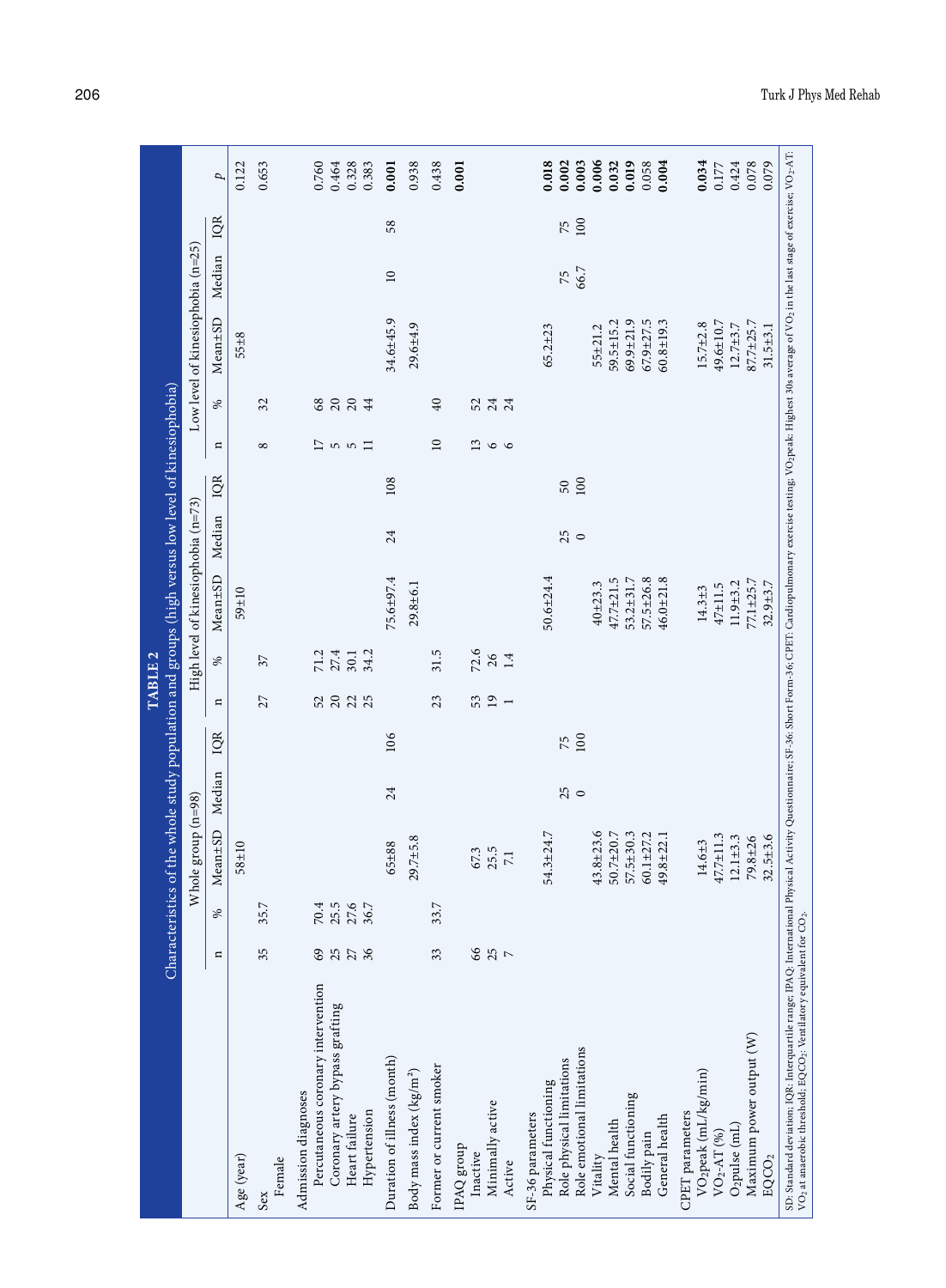the CR program for five days a week, for a total of six weeks. Electrocardiograms were continuously tele-monitored and blood pressures were measured every 5 min throughout the exercise.

## **Statistical analysis**

Statistical analysis was performed using the IBM SPSS version 23.0 software (IBM Corp., Armonk, NY, USA). Descriptive data were presented in mean ± standard deviation (SD) or median (min-max) for continuous variables and in number and percentage for categorical variables. The chi-square test was used to analyze the differences between the ratios of categorical variables in independent groups and the McNemar test was used to compare dependent groups. The Kolmogorov-Smirnov test was used to evaluate the suitability of the data for normal distribution conditions. Comparisons of numerical variables between two independent groups were evaluated using the Student's t-test, when the normal distribution condition was satisfied and using the Mann-Whitney U test, when the normal distribution condition was not satisfied. Comparisons of numerical variables between two dependent groups were evaluated using the Wilcoxon test, since non-parametric conditions were provided. The Spearman correlation analysis was used to examine the relationship between the numerical variables between the two groups. The split-plot analysis of variance (ANOVA) was used to compare changes in numerical variables between two dependent groups. A *p* value of <0.05 was considered statistically significant.

# **RESULTS**

Baseline demographic and clinical characteristics of the patients are presented in Table 1. A high level of kinesiophobia was present in 74.5% of the patients. The mean duration of CAD was 65.1 (range, 1 to 240) months. The mean TSK-SV Heart score was 41.4±6.2 (range, 27 to 60).

The differences between high versus low levels of kinesiophobia for demographic and clinical variables are presented in Table 2. There was no significant difference between the groups in terms of age, sex, body mass index, and smoking. The incidence of additional cardiac diagnoses, percutaneous coronary intervention (PCI), coronary artery bypass grafting

| <b>TABLE 3</b><br>Comparison of changes in CPET parameters after cardiac rehabilitation in patients with<br>a high versus low level of kinesiophobia                                                                                  |                 |                                                                              |               |  |  |  |
|---------------------------------------------------------------------------------------------------------------------------------------------------------------------------------------------------------------------------------------|-----------------|------------------------------------------------------------------------------|---------------|--|--|--|
|                                                                                                                                                                                                                                       |                 | High level of kinesiophobia ( $n=73$ ) Low level of kinesiophobia ( $n=25$ ) |               |  |  |  |
|                                                                                                                                                                                                                                       | $Mean \pm SD$   | $Mean \pm SD$                                                                | $\mathcal{P}$ |  |  |  |
| VO <sub>2</sub> peak (mL/kg/min)                                                                                                                                                                                                      |                 |                                                                              | 0.280         |  |  |  |
| <b>Baseline</b>                                                                                                                                                                                                                       | $14.3 \pm 3$    | $15.7 \pm 2.8$                                                               |               |  |  |  |
| Post-rehabilitation                                                                                                                                                                                                                   | $16+2.8$        | $17.9 + 2.7$                                                                 |               |  |  |  |
| $\Delta$ change                                                                                                                                                                                                                       | 1.7             | 1.9                                                                          |               |  |  |  |
| $VO2-AT (%)$                                                                                                                                                                                                                          |                 |                                                                              | 0.812         |  |  |  |
| Baseline                                                                                                                                                                                                                              | $47 \pm 11.5$   | $49.6 \pm 10.7$                                                              |               |  |  |  |
| Post-rehabilitation                                                                                                                                                                                                                   | $55.3 \pm 10.9$ | $57.5 \pm 13.1$                                                              |               |  |  |  |
| $\Delta$ change                                                                                                                                                                                                                       | 8.4             | 7.4                                                                          |               |  |  |  |
| $O_2$ pulse (mL)                                                                                                                                                                                                                      |                 |                                                                              | 0.332         |  |  |  |
| Baseline                                                                                                                                                                                                                              | $11.9 + 3.2$    | $12.7 \pm 3.7$                                                               |               |  |  |  |
| Post-rehabilitation                                                                                                                                                                                                                   | $12.8 \pm 2.8$  | $14 + 3.4$                                                                   |               |  |  |  |
| $\Delta$ change                                                                                                                                                                                                                       | 0.9             | 1.3                                                                          |               |  |  |  |
| Maximum power output (W)                                                                                                                                                                                                              |                 |                                                                              | 0.424         |  |  |  |
| Baseline                                                                                                                                                                                                                              | $77.1 \pm 25.7$ | $87.7 \pm 25.7$                                                              |               |  |  |  |
| Post-rehabilitation                                                                                                                                                                                                                   | $90.5 \pm 23.9$ | $103.4 \pm 23.8$                                                             |               |  |  |  |
| $\Delta$ change                                                                                                                                                                                                                       | 13.6            | 15.3                                                                         |               |  |  |  |
| EQCO <sub>2</sub>                                                                                                                                                                                                                     |                 |                                                                              | 0.405         |  |  |  |
| Baseline                                                                                                                                                                                                                              | $32.9 + 3.7$    | $31.5 \pm 3.1$                                                               |               |  |  |  |
| Post-rehabilitation                                                                                                                                                                                                                   | $31.9 \pm 3.8$  | $30+2.3$                                                                     |               |  |  |  |
| $\Delta$ change                                                                                                                                                                                                                       | $-0.9$          | $-1.6$                                                                       |               |  |  |  |
| SD: Standard deviation; VO <sub>2</sub> peak highest 30s average of VO <sub>2</sub> in the last stage of exercise; VO <sub>2</sub> -AT VO <sub>2</sub> at anaerobic threshold; EQCO2: Ventilatory<br>equivalent for CO <sub>2</sub> . |                 |                                                                              |               |  |  |  |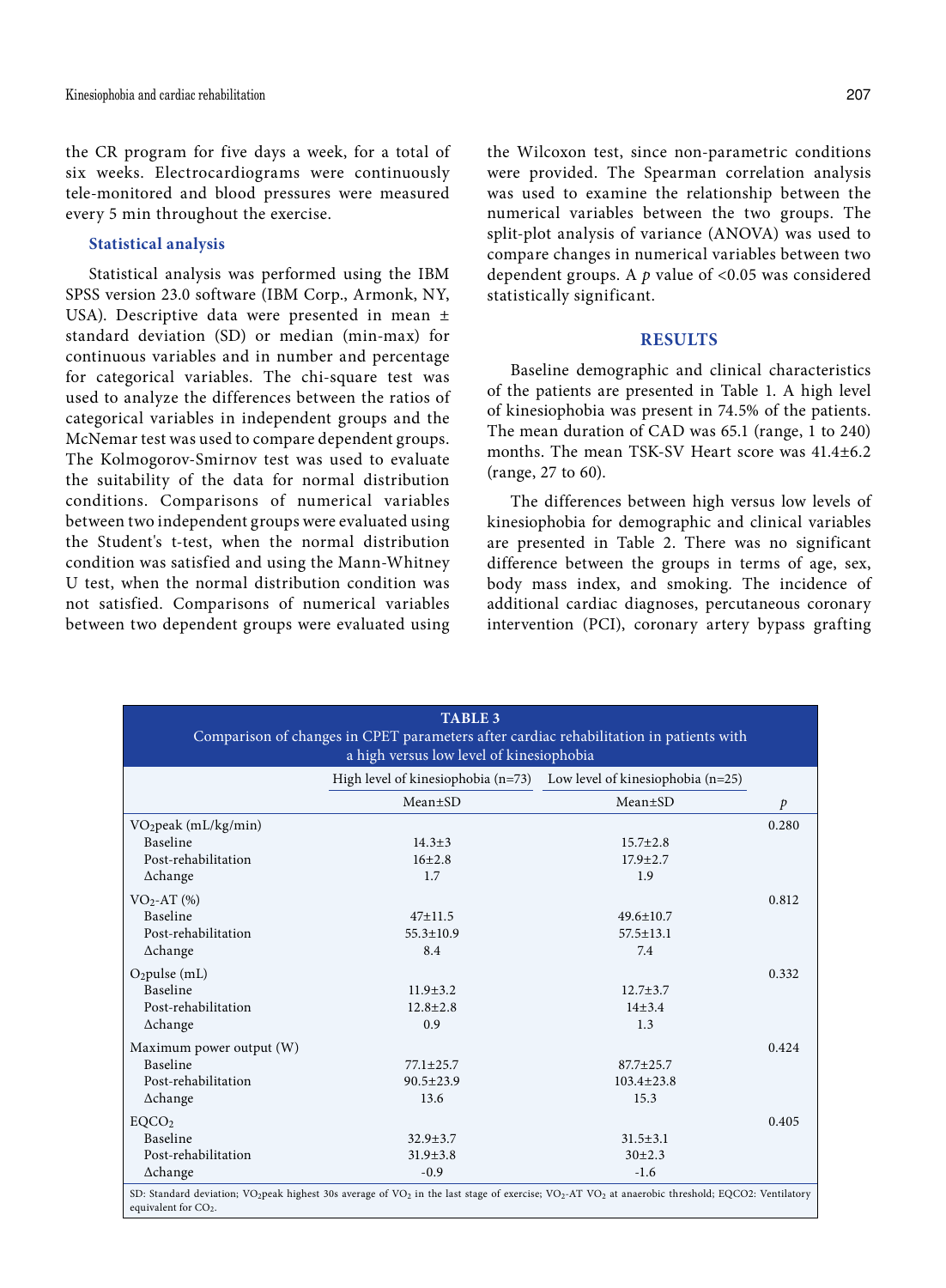(CABG), heart failure, and hypertension was similar in both groups. The duration of the disease was significantly longer in the group with a high level of kinesiophobia (p=0.011). According to the IPAQ test, those with a high level of kinesiophobia were physically more inactive than those with a low level of kinesiophobia (p<0.001). The HRQoL level measured with SF-36 was significantly lower for all subscales, except for bodily pain in patients with a high level of kinesiophobia (p values for all subscales are shown in Table 2). When the CPET results were examined, the VO2peak (mL/kg/min) was significantly lower in the group with a high level of kinesiophobia (p=0.034).

The correlation between kinesiophobia level and demographic and clinical characteristics was analyzed. There was no significant correlation between age and kinesiophobia (r=0.188, p=0.064). Kinesiophobia scores increased as the duration of the diagnosis increased, although the correlation was weak  $(r=0.262, p=0.012)$ . There was a significant decrease in the IPAQ scores with increasing kinesiophobia scores ( $r=-0.315$ ,  $p=0.002$ ). All subscales of SF-36 were negatively correlated with the kinesiophobia scores ( $p$ <0.001). Kinesiophobia levels increased as peak  $VO<sub>2</sub>$ level decreases; however, the correlation was weak  $(r=-0.256, p=0.011).$ 

All participants completed 30 sessions of CR. After CR, the patients were reevaluated in terms of kinesiophobia levels. High levels of kinesiophobia were detected in 74.5% of the patients before CR, and in 34.6% of the patients after CR. Initial TSK-SV Heart scores for the all population were 41.4±6.2 and decreased to  $34.9 \pm 5.7$  after CR (p<0.001). The mean TSK-SV Heart scores in the group with a high level of kinesiophobia were 43.6±4.9 (range, 38 to 60) at baseline and 36.0±5.8 (range, 25 to 51) after CR (p<0.001). The mean TSK-SV Heart scores in the group with a low level of kinesiophobia was 33.0±2 (range, 27 to 37) at baseline and 30.9±3.6 (range, 25 to 38) after CR (p=0.025).

Changes in kinesiophobia after CR were also compared in terms of demographic and clinical characteristics. There was a decrease in TSK-SV Heart scores after CR in both sexes; however, no significant difference was found between two sexes (p=0.886). In addition, there was no significant difference between patients with and without additional cardiac diagnosis (PCI, CABG, heart failure and hypertension) in terms of change in TSK-SV Heart scores after CR. Following CR, there were significant changes in the CPET parameters, compared to baseline (p<0.001 for all); however, no significant difference was found between those with a high level of kinesiophobia and those with a low level of kinesiophobia (Table 3).

## **DISCUSSION**

In the present study, we investigated the level of kinesiophobia in patients with CAD participating in a CR program and examined how CR would affect the level of kinesiophobia. Kinesiophobia was found in 74.5% of CAD patients. This rate was higher than the study on CAD patients six months after the cardiac event, in which 20% of the patients reported a high level of kinesiophobia. In the study of Brunetti et al.,<sup>[21]</sup> the rate of kinesiophobia was  $86\%$  in patients with acute coronary syndrome and 79% in patients with acute heart failure. These rates were similar to our study; however, we included both acute and chronic CAD patients in our study. We also found a positive correlation between kinesiophobia level and disease duration.

A study showed that the kinesiophobia level decreased over time after an acute CAD episode; however, a substantial part of the patients still had a high level of kinesiophobia across time.<sup>[22]</sup> In the acute period after a cardiac event, it may be expected that patients will have a fear of activity. However, in our study, we found that kinesiophobia was also present in patients with long disease duration.

In the present study, those with a high level of kinesiophobia were physically more inactive than those with a low level of kinesiophobia. The VO2peak value, which is an indicator of aerobic exercise capacity, was also significantly lower in patients with a high level of kinesiophobia than in those with a low level of kinesiophobia. A single study investigating the level of kinesiophobia and physical activity in patients with CAD was found in the literature and the results are consistent with our study: total IPAQ score was shown to be significantly lower in patients with a high level of kinesiophobia.<sup>[8]</sup> Epidemiological studies have demonstrated that physical activity is effective in primary prevention of cardiovascular disease. Currently, it is known that physical activity plays a major role in secondary prevention and mortality reduction in patients with CAD.[23] Kinesiophobia can be expected in heart patients. However, it would lead to prolonged physical inactivity, increased cardiac events, and mortality. Therefore, the immediate assessment and support of CAD patients in this perspective would contribute greatly to the long-term burden of disease.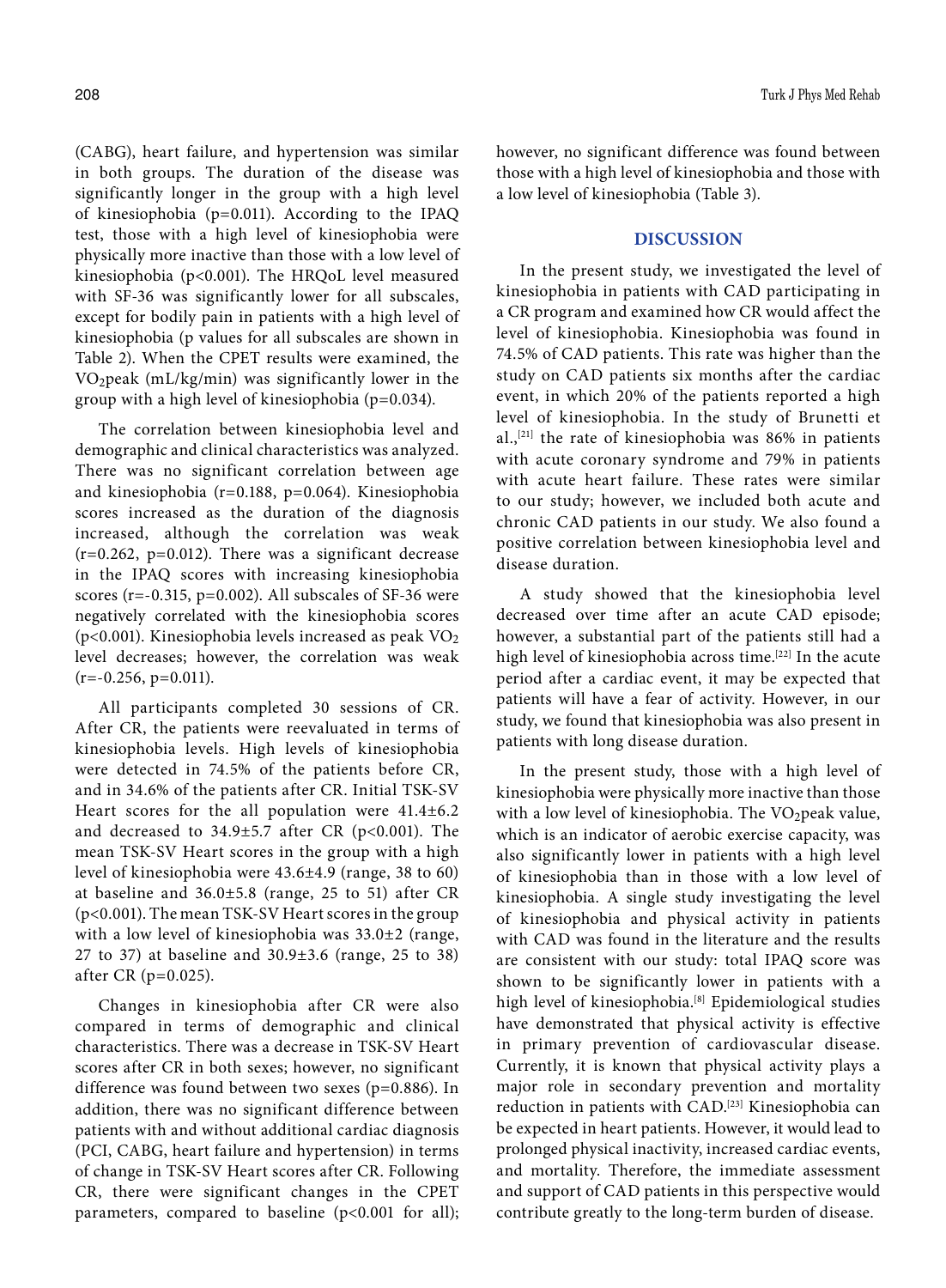Furthermore, the HRQoL scores were found to be significantly lower in patients with a high level of kinesiophobia than those without kinesiophobia. Similar results are available in the literature. Bäck et al.<sup>[24]</sup> found that HRQoL had a negative impact on kinesiophobia. In another study, fear of exercise was negatively associated with the HRQoL in patients with an internal cardiac defibrillator.<sup>[25]</sup> Also, Kocjan and Knapik<sup>[26]</sup> reported that poor self-assessment of health was associated with a greater intensification of kinesiophobia in patients undergoing CR. In the light of these results, we can speculate that kinesiophobia is closely related to quality of life. In this case, it is possible to suggest that psychotherapy for cardiac patients, which is an important part of CR, is indispensable in reducing the fear of activity and, thus, improving the quality of life.

In our study, the kinesiophobia level was reevaluated following CR and the rate decreased to 34.6%. In other words, there was a significant improvement. Similarly, in one study, 86.6% of the patients undergoing cardiac surgery had kinesiophobia and this rate decreased to 6.6% after CR program and surgery.<sup>[9]</sup> These data suggest that encouraging CAD patients to participate in a CR program would be an important step toward resolving the fear of activity in these patients. There are also studies indicating that the presence of kinesiophobia adversely affects participation in a CR program and its sustainability.[24,26] Considering the fact that exercise-based CR reduces mortality and morbidity, encouraging patients to participate in a CR program is important for secondary prevention.

The TSK-SV Heart scale is not widely used in clinical practice. However, considering the high level of fear of exercise in patients with CAD, the implementation of a kinesiophobia scale while organizing the CR program would help to measure the outcome of rehabilitation. At the time of this study implementation, the TSK-SV Heart scale was the only available tool to evaluate fear of movement, although it was not specifically developed to measure kinesiophobia in CAD patients. Very recently, a novel scale developed for this purpose in CAD is published and, in future studies, this scale seems to be more appropriate for use in CAD.[27]

The main limitations of our study are its relatively small sample size and the lack of a limitation for the disease duration. Therefore, further large-scale studies with limited or grouped disease duration (early/late) would be beneficial. In addition, we

evaluated kinesiophobia early after CR program in this study and further studies are needed to evaluate its long-term effect. The rate of angina pectoris or complications such as arrest, and intensive care hospitalization were not evaluated; however, these conditions may have contributed to fear of movement.

In conclusion, kinesiophobia is quite common in patients with CAD and increases, as the disease duration prolongs. Aerobic exercise capacity and physical activity levels are lower in patients with a high level of kinesiophobia, compared to those with a low level of kinesiophobia. In addition, the HRQoL decreases significantly. The CR can improve kinesiophobia significantly and this improvement seems to be higher in patients with a high level of kinesiophobia at baseline.

#### **Declaration of conflicting interests**

The authors declared no conflicts of interest with respect to the authorship and/or publication of this article.

### **Funding**

The authors received no financial support for the research and/or authorship of this article.

### **REFERENCES**

- 1. Anderson L, Thompson DR, Oldridge N, Zwisler AD, Rees K, Martin N, et al. Exercise-based cardiac rehabilitation for coronary heart disease. Cochrane Database Syst Rev 2016;2016:CD001800.
- 2. Price KJ, Gordon BA, Bird SR, Benson AC. A review of guidelines for cardiac rehabilitation exercise programmes: Is there an international consensus? Eur J Prev Cardiol 2016;23:1715-33.
- 3. Piepoli MF, Corrà U, Benzer W, Bjarnason-Wehrens B, Dendale P, Gaita D, et al. Secondary prevention through cardiac rehabilitation: from knowledge to implementation. A position paper from the Cardiac Rehabilitation Section of the European Association of Cardiovascular Prevention and Rehabilitation. Eur J Cardiovasc Prev Rehabil 2010;17:1-17.
- 4. Kori S, Miller R, Todd D. Kinesiophobia: a new view of chronic pain behavior. Pain Manag 1990;3:35-43.
- 5. Altuğ F, Ünal A, Kilavuz G, Kavlak E, Çitişli V, Cavlak U. Investigation of the relationship between kinesiophobia, physical activity level and quality of life in patients with chronic low back pain1. J Back Musculoskelet Rehabil 2016;29:527-31.
- 6. Heuts PH, Vlaeyen JW, Roelofs J, de Bie RA, Aretz K, van Weel C, et al. Pain-related fear and daily functioning in patients with osteoarthritis. Pain 2004;110:228-35.
- 7. Roelofs J, Goubert L, Peters ML, Vlaeyen JW, Crombez G. The Tampa Scale for Kinesiophobia: further examination of psychometric properties in patients with chronic low back pain and fibromyalgia. Eur J Pain 2004;8:495-502.